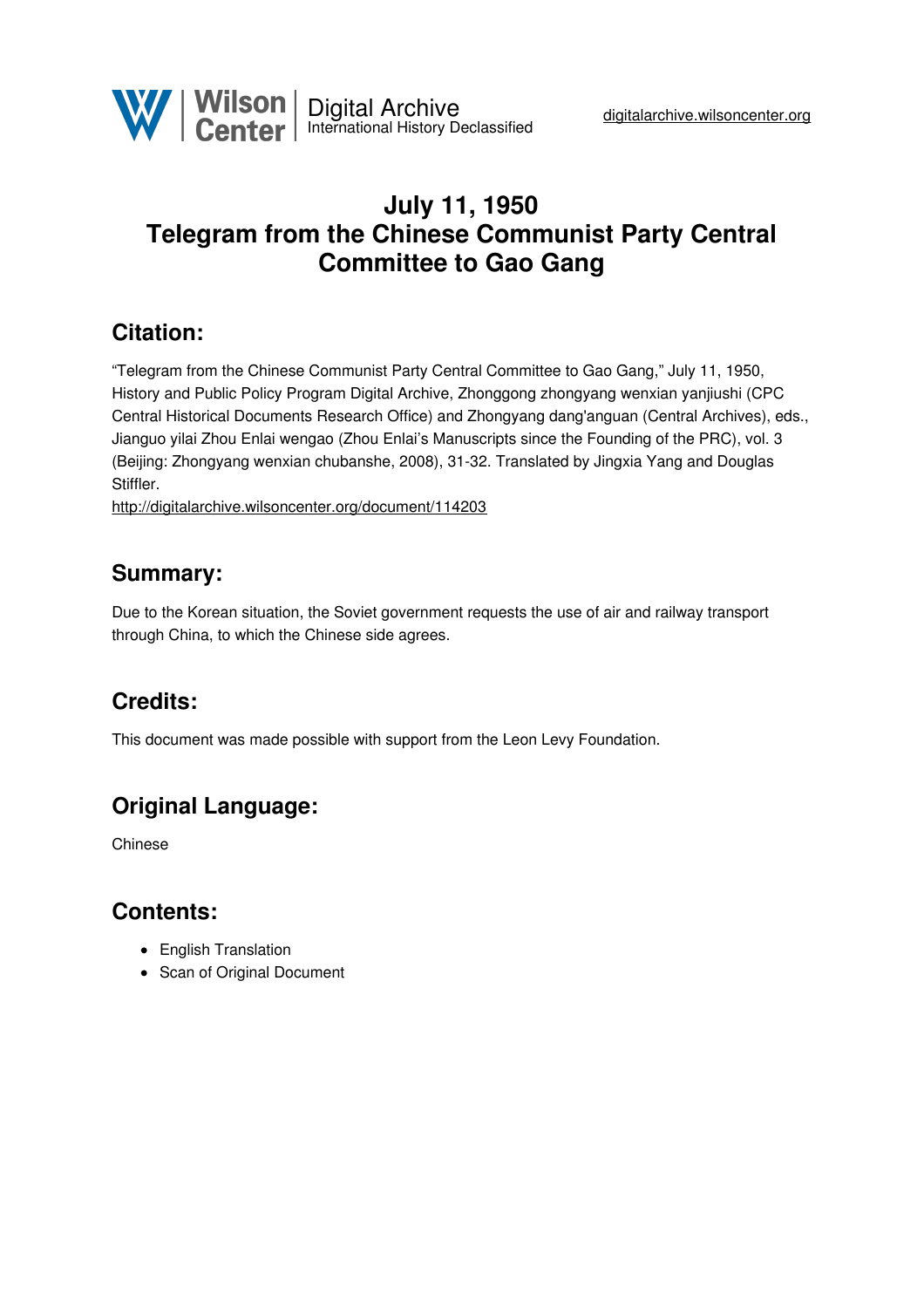Comrade Gao Gang, also to be passed on to Comrade Yu Guangsheng and Comrade Liu Yalou:

The Soviet Ambassador Roshchin came in for a talk. Because of the current Korean situation, sea transport from Vladivostok to Lüshun and Dalian is no longer suitable for transporting military supplies. So the Soviet government requested that, besides the opening of the two lines of the Chinese Changchun Railway, i.e. via Manzhouli or the Suifen River to Haerbin, and Shenyang to Dalian and Lüshun, we also allow the Soviet side to use air transport from Voroshilov, via our Dongning, Mudan River and Shenyang, directly to Lüda. These two requests are in accord with the spirit of the Sino-Soviet treaty. Our side has agreed. As to the detailed means, after discussion with Roshchin, the following agreement was reached: concerning rail transport, no matter whether (they) enter the country from Manzhouli or the Suifen River via Haerbin, Changchun and Shenyang to Lüda, or to Andong and then to Korea, Yu Guangsheng will need to be informed in advance by either the Soviet side's Vice-Chair of the Chinese Changchun Railway's Administrative Committee or the Soviet side's Chinese Changchun Railway Bureau Director so that vehicles can be dispatched in time to avoid holding things up. Our side authorizes Yu Guangsheng to handle this and report to the Railway Department in a timely manner. Concerning the air transport question, the Soviet side has decided to utilize the Shenyang Aviation Institute to augment Soviet personnel, strengthen ground-air communications and report on Soviet planes crossing the border, to avoid any misunderstanding. On our side, the Military Commission has decided to transfer Duan Suquan to (the position) of Northeast Region Air Force Commander, and has instructed Duan Suquan to establish contact immediately with the Soviet advisor at the Shengyang Aviation Institute and to report in a timely manner to the Military Commission Air Force Headquarters.

[Chinese Communist] Party Central Committee

July 11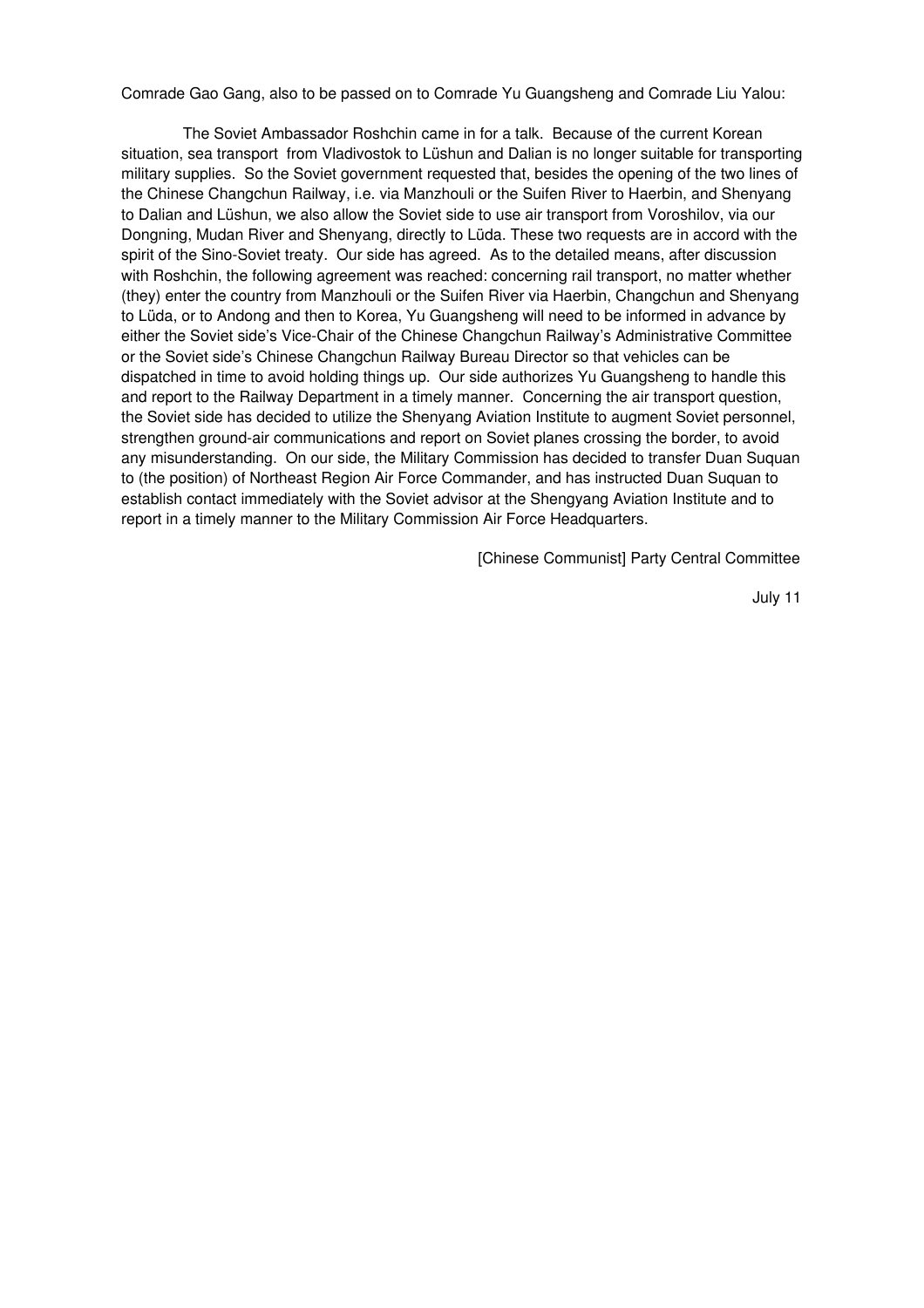# 中央关于向苏临时开放航空 及铁路事给高岗的电报

 $(-h.$  五〇年十月十一日)

高岗(1)同志并转余光生〔2〕同志并刘亚楼〔3〕同志:

苏大伸罗申来谈, 苏联政府因目前朝鲜情况, 海参 崴至旅大海运,已不适宜运送军用物资,故要求我们除 开放中长路〔4〕两条线即由满洲里或由绥芬河经哈尔滨、 沈阳至大连、旅顺外,并允许苏方使用空运由伏罗希洛 夫(双城子)(5)经我东宁、牡丹江、沈阳直飞旅大。此项 开放为暂时性质,情况变动后,即行解除。此两项要求, 合于中苏条约〔6〕精神, 我方已予同意。其具体办法, 经 与罗申议定如下: 关于铁路运输, 不论由满洲里或由绥 芬河入境经哈尔滨、长春、沈阳至旅大, 或至安东〔7〕转 胡鲜,均应于事前经中长路苏方理事会副主席, 或中长 路苏方局长,通知余光生,以便能及时调度车辆,免误 事机。我方授权余光生处理此事,并按时报告铁道部。关 于空运问题, 苏方决利用沈阳航空学校, 扩大苏方人员, 加强地面与空中的联络, 按时报告苏机入境, 免生误会。 我方则军委决调段苏权〔8〕为东北区空军司令员,即责成 31